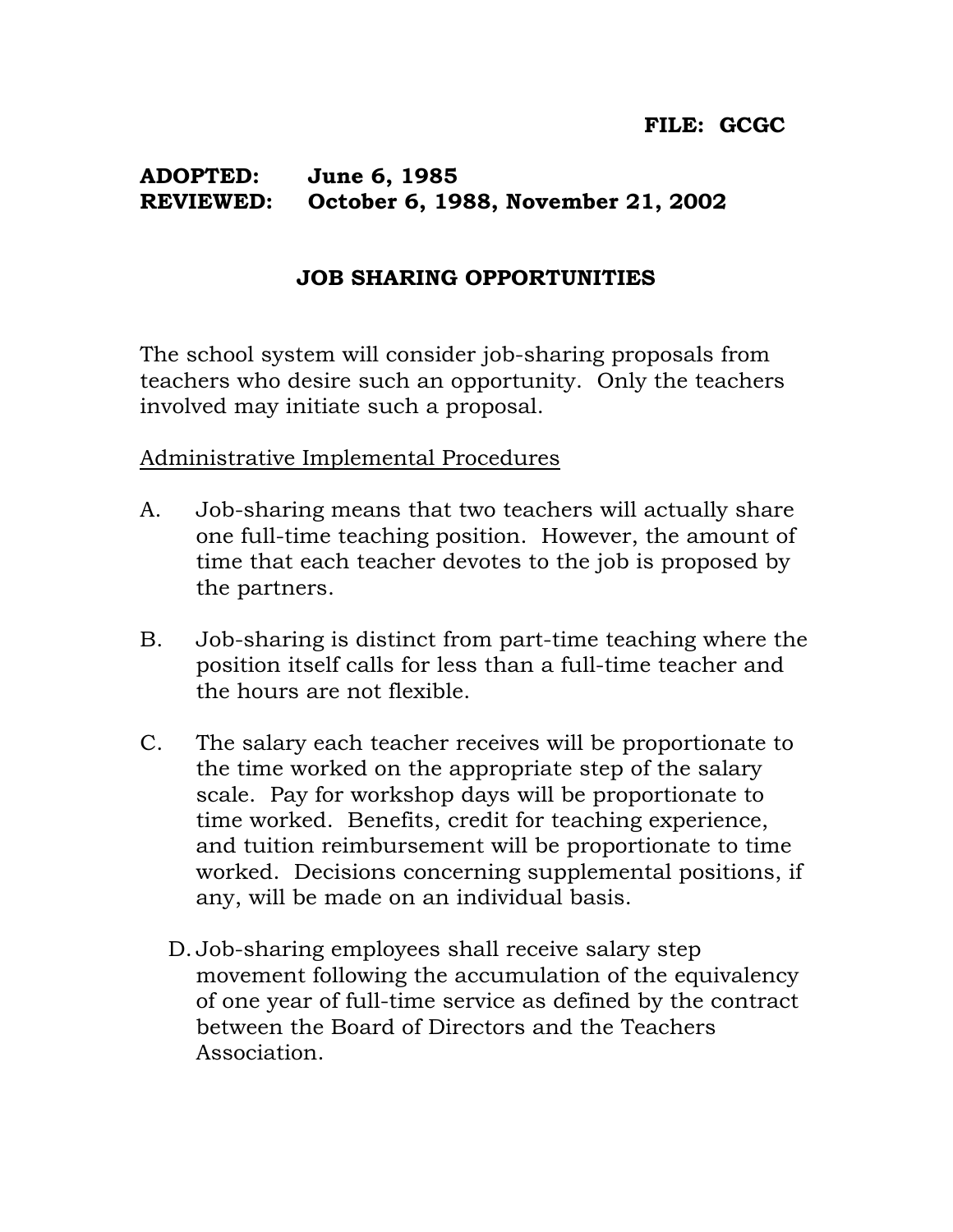## **FILE: GCGC**

E. Submitted proposals must include precise statements concerning:

> 1. The prior relationship of the partners (address compatibility of teachers: philosophy and style of teaching);

 2. The division of tasks between the partners (Who will cover committee assignments? How will parent teacher conferences be handled? Faculty meetings? In-service days?);

- 3. Time scheduling;
- 4. Provisions for communication between the partners;

 5. Provisions for communication between the partners and the rest of the staff;

- 6. Benefits to pupils;
- 7. Benefits to the partners; and
- 8. Benefits to the school system.
- F. The teachers involved will submit their proposal to their principals(s).
- G. The principal(s) shall evaluate and forward the proposal to the Assistant Superintendent.
	- H. The Assistant Superintendent shall evaluate and forward the proposal to the Superintendent. If the Superintendent makes a favorable recommendation, the